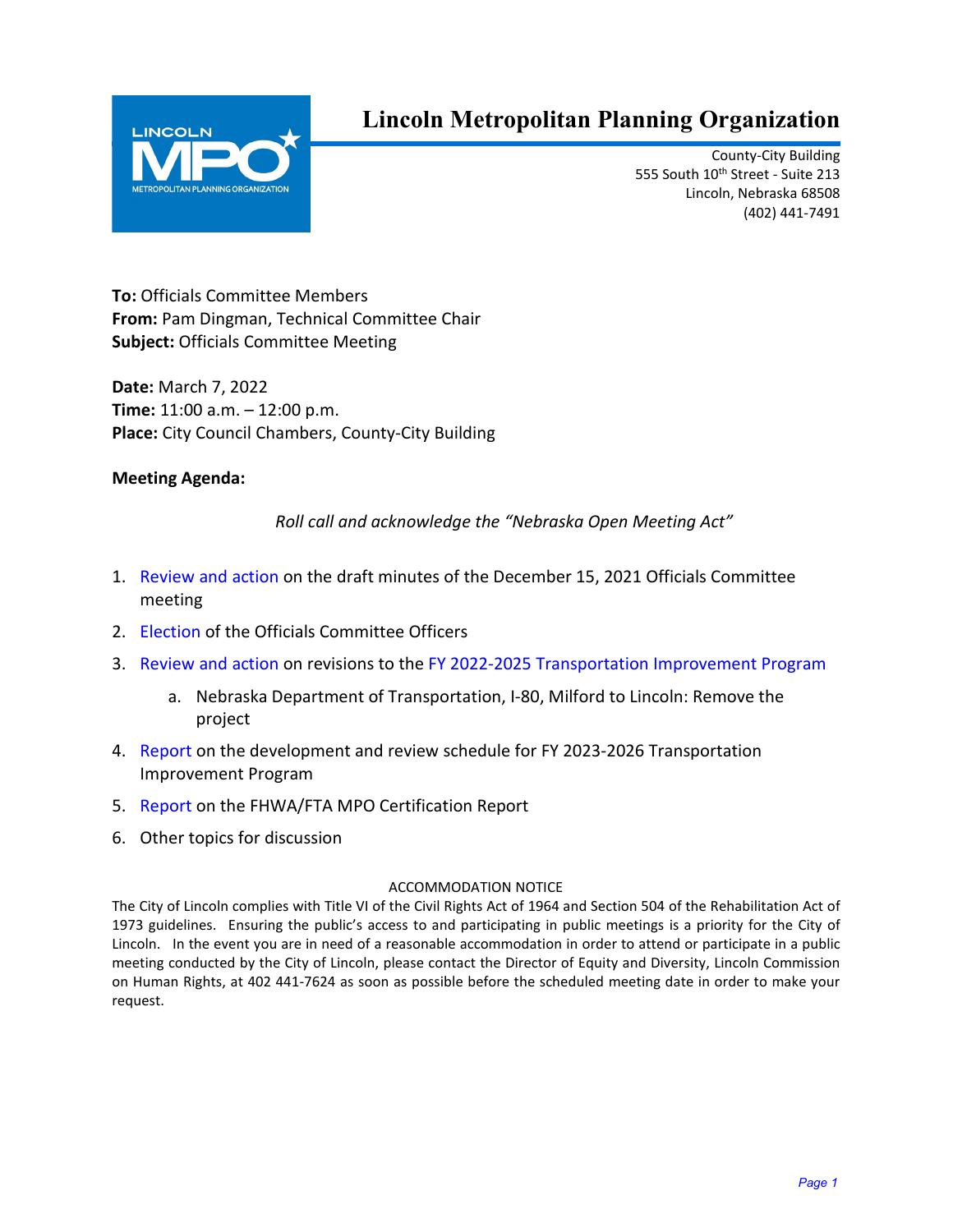#### **MEETING RECORD**

<span id="page-1-0"></span>*Advanced public notice of the Officials Committee meeting was posted on the County-City bulletin board and the Planning Department's website.*

| <b>NAME OF GROUP:</b>                       | OFFICIALS COMMITTEE MEETING                                                                                                                                                                                                                                           |  |  |  |  |
|---------------------------------------------|-----------------------------------------------------------------------------------------------------------------------------------------------------------------------------------------------------------------------------------------------------------------------|--|--|--|--|
| DATE, TIME AND<br><b>PLACE OF MEETING:</b>  | December 15, 2021, 2:00 p.m., City Council Chambers,<br>County-City Building, 555 S. 10 <sup>th</sup> Street, Lincoln, NE                                                                                                                                             |  |  |  |  |
| <b>MEMBERS AND OTHERS</b><br>IN ATTENDANCE: | Mayor Leirion Gaylor Baird, Ryan Huff, Richard Meginnis, Deb Schorr, Rick<br>Vest and Tammy Ward. David Cary, Allan Zafft, Paul Barnes and Teresa<br>McKinstry of the Planning Department; Jesse Poore from Felsburg Holt &<br>Ullevig; and other interested parties. |  |  |  |  |

Chair Rick Vest called the meeting to order and acknowledged the posting of the Open Meetings Act in the room.

Vest then called for a motion approving the minutes of the regular meeting held September 16, 2021. Motion for approval made by Mayor Gaylor Baird, seconded by Ward and carried 5-0: Mayor Gaylor Baird, Huff, Schorr, Vest and Ward voting 'yes'; Meginnis abstaining.

### **REVIEW AND ACTION ON MPO (METROPOLITAN PLANNING AREA) TARGETS FOR FHWA SAFETY PERFORMANCE MEASURES:**

Allan Zafft stated this is related to the Safety Performance Measures. This is proposing to adopt targets for the five safety performance measures in the Nebraska Department of Transportation Highway Safety Improvement Program. They are: Number of Fatalities, Fatality Rate, Number of Serious Injuries, Serious Injury Rate and Number of Non-Motorized Fatalities and Serious Injuries. Staff recommends that the MPO support the State targets for these performance measures. Since 2018, the Lincoln MPO has been supporting the State Safety Targets. These were approved by the Technical Committee at their meeting in November 2021.

#### **ACTION:**

Meginnis moved to approve to support the State targets as the MPO 2022 Safety Performance Measure Targets for the Lincoln MPO, seconded by Mayor Gaylor Baird and carried 6-0: Mayor Gaylor Baird, Huff, Meginnis, Schorr, Vest and Ward voting 'yes'.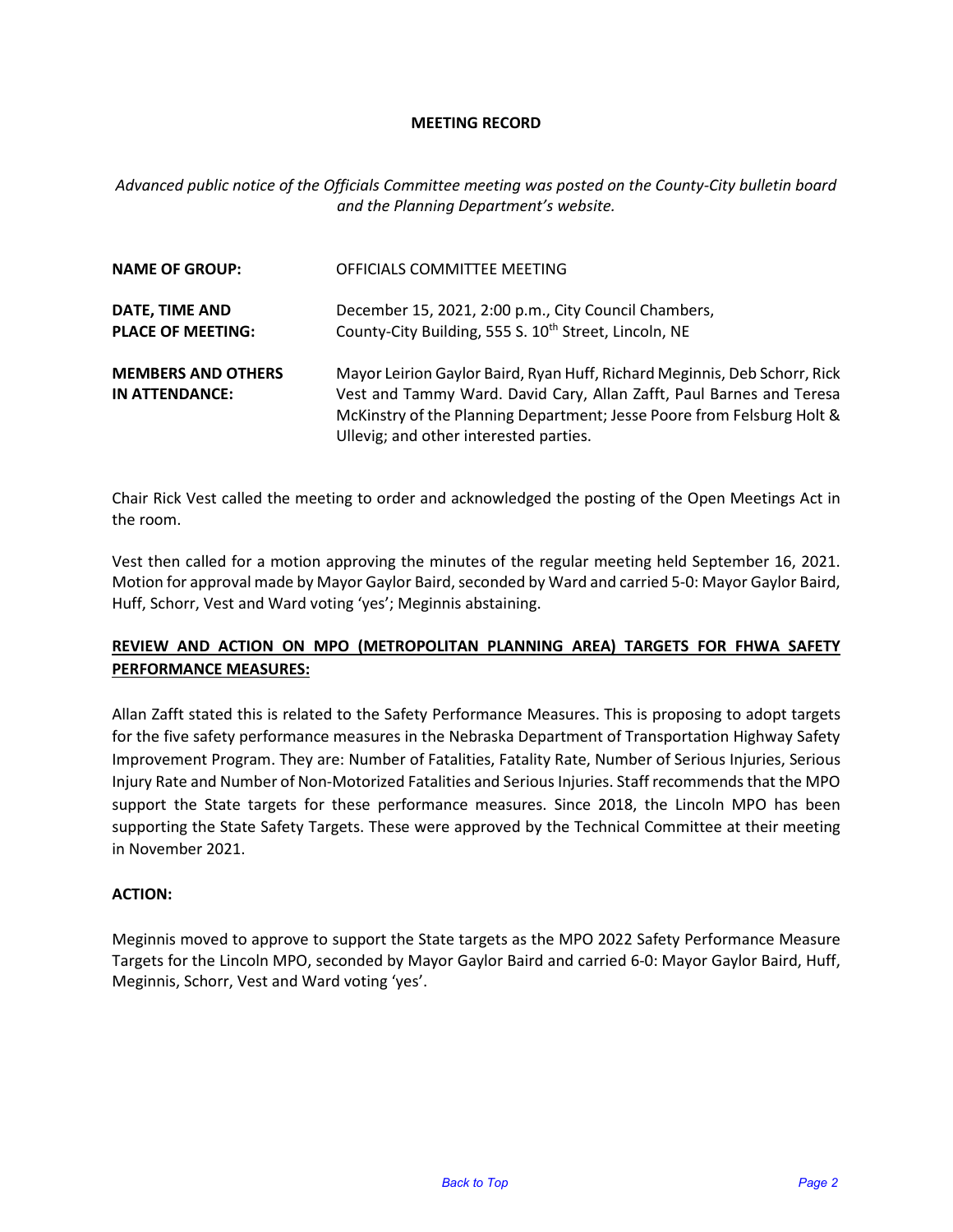# **REVIEW AND ACTION ON REVISIONS TO THE FY 2022-2025 TRANSPORTATION IMPROVEMENT PROGRAM (TIP): A) NEBRASKA DEPARTMENT OF TRANSPORTATION (NDOT), I-80, PLEASANT DALE TO N.W. 56TH STREET – ADD PROJECT AND PROGRAM FEDERAL FUNDS; B) LINCOLN TRANSPORTATION AND UTILITIES DEPARTMENT, STANDARDIZE INTEGRATED E-CONSTRUCTION IN THE CITY OF LINCOLN – ADD PROJECT AND PROGRAM FEDERAL FUNDS; C) LANCASTER COUNTY, 148TH STREET AND HOLDREGE STREET INTERSECTION – REVISE THE PROGRAMMING FOR PRELIMINARY ENGINEERING PHASE:**

Zafft stated that this is regarding revisions to the TIP. There are three projects. The first project is adding a new NDOT project, the widening on I-80 from N.W. 56<sup>th</sup> St. to Pleasant Dale. The second project is adding a Lincoln Transportation and Utilities project that they received a grant from the Federal Highway Administration (FHWA) for Standardized Integrated e-Construction. The third project is to amend an existing project at the 148<sup>th</sup> St. and Holdrege St. intersection. This is revising the programming for the preliminary engineering phase.

#### **ACTION:**

Meginnis moved to approve the revisions to the FY 2022-2025 TIP: a) Nebraska Department of Transportation, I-80, Pleasant Dale to NW. 56<sup>th</sup> Street – add project and program Federal funds; b) Lincoln Transportation and Utilities Department, Standardize Integrated e-Construction in the City of Lincoln – add project and program Federal funds; c) Lancaster County, 148<sup>th</sup> Street and Holdrege Street intersection – revise the programming for preliminary engineering phase, seconded by Ward.

Meginnis asked if reviews and additions to the TIP are on an annual or quarterly basis and what the process is. Zafft responded that we typically do these quarterly or at the request of an agency. Meginnis inquired if these revisions go before the Planning Commission. Zafft replied they go before the MPO Technical Committee.

Vest noted these are generally revisions due to something that happened with an outside agency. Zafft agreed that he was correct.

Motion for approval carried 6-0: Mayor Gaylor Baird, Huff, Meginnis, Schorr, Vest and Ward voting 'yes'.

#### **REVIEW AND ACTION ON THE LINCOLN MPO 2050 LONG RANGE TRANSPORTATION PLAN (LRTP):**

Zafft stated that the consultant is here today to present on the 2050 LRTP. The importance of the LRTP is compliance with Federal requirement to receive federal funding. The LRTP sets a vision and transportation goals for us to strive to. It also establishes a plan for the region.

Jesse Poore from Felsburg Holt & Ullevig appeared. He stated it is a pleasure to work with the Lincoln MPO. This has been an 18 month process. We have been making sure it is current and correct with Federal requirements. It has been fun to work alongside City staff. The LRTP is required to be in conjunction with the Comprehensive Plan. When you update growth projections, it has an impact on the traffic projections. There were three distinct phases of public input. Phase 1 Outreach was focused on listening to the community. There were virtual meetings and Google Translate was used to make the information more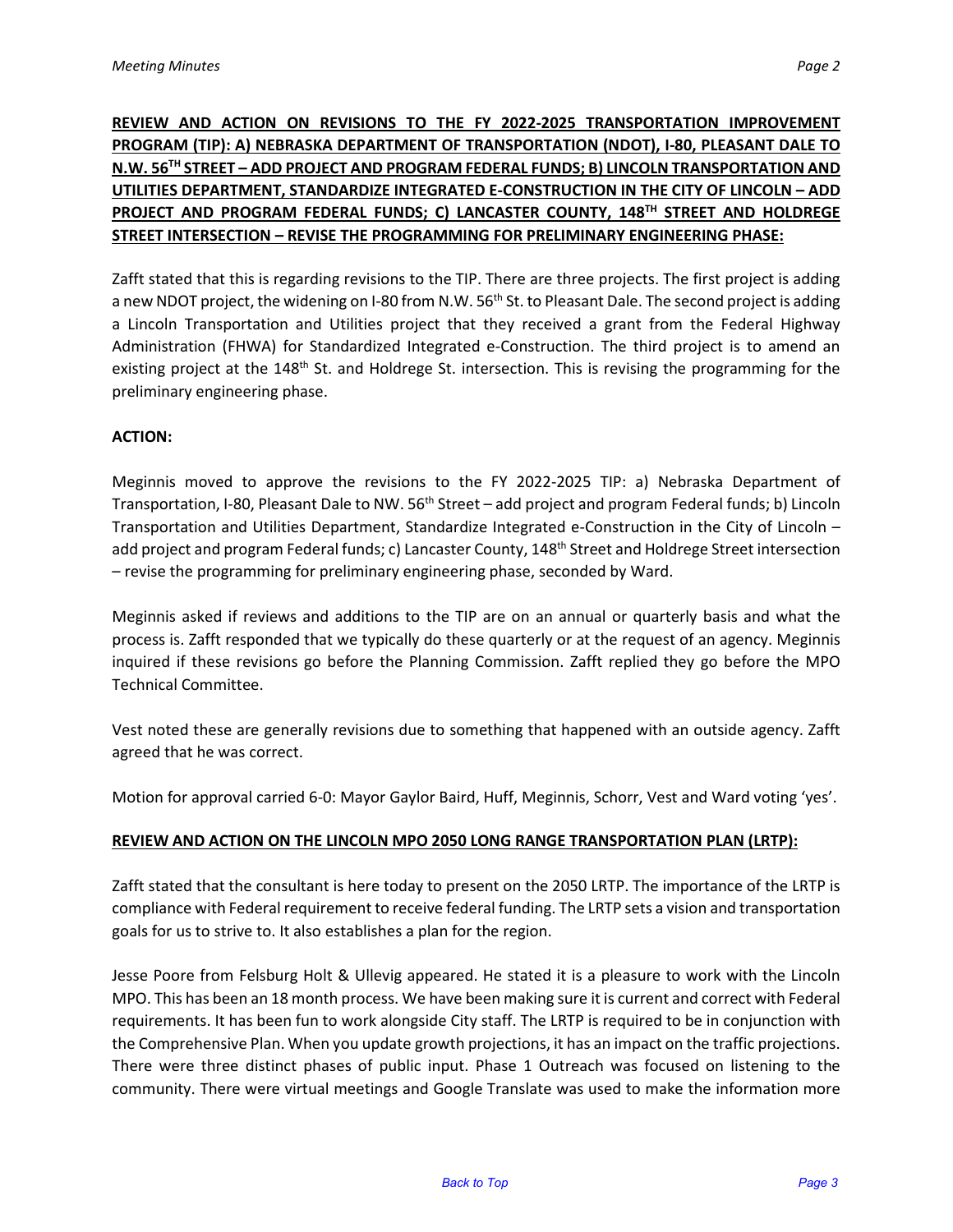accessible. There were two rounds of focus groups. In the second phase, we had them talk with each other. The Bike and Pedestrian group talked to the Downtown group, and so on. He believes there was a benefit to seeing different perspectives. This is a very comprehensive LRTP. He provided an Executive Summary. There are eight chapters in the document itself. There is also eight appendices with more information. It comes down to what do we have and what can we build. We looked at funding and revenue. \$4.74 billion in revenue was identified. Any project that couldn't be funded went on to the Illustrative Plan. There were eight goals. All projects were evaluated against those. We want to know at the end of the day, which projects add the most to the plan. He made the point that it also lends to the benefit that if more funds are identified over time, you can go down the list. He showed the Urban Roadway Capital Projects identified on a map. 40 projects in the urban area are identified, 8 are funded. There are 26 county projects and 3 are committed. Trail projects were shown. \$28 million is allocated for trails. Phase 3 public events is where we heard if we got this right. We were able to combine the outreach for the Comprehensive Plan and the LRTP. He believes it is very innovative and moving into a digital format will keep it more accessible to more people. There were displays at public libraries. There were three inperson public meetings. There were about 34 people in total who attended. We heard some good positive conversations. We reviewed the comments. A summary of the comments received was provided to the committee members. Lastly, there was a lot of additional outreach with a social media, an email blast and a newspaper ad. The Comprehensive Plan and the LRTP were presented to numerous groups and organizations. There was a social media community conversation that was summarized in the document as well. The need to maintain the existing roads was a consistent concern that we heard. Also noted by the community was that efficient north/south and east/west corridors were also prioritized. Also noted was inclusive design for all transportation uses and the need and desire for the East Beltway. Regarding public comments, each of the themes are addressed in the document. The new transportation equity goal is in the document.

Zafft stated that Planning Commission reviewed the LRTP on October 27, 2021 and the Technical Committee reviewed it on November 29, 2021. After adoption by the Officials Committee, this is forwarded to the Nebraska Department of Transportation, Federal Highway Administration and the Federal Transportation Administration for their information (not approval).

Vest acknowledged that a lot of work has been put into this document by many people. There were a lot of concerns that were addressed.

Meginnis believes this plan was developed along with the Comprehensive Plan. Zafft responded he was correct. Meginnis asked if this is approved, is it easy to amend the LRTP and change the projects? He inquired about the process. Zafft stated there is a set process to amend the LRTP. Any proposed amendments would go to Planning Commission, Technical Committee and Officials Committee for review and approval.

Vest noted that the LRTP can always be modified.

Meginnis asked if an amendment would go through the Comprehensive Plan amendment process at the same time. Paul Barnes responded that it depends on what the change was. Staff lifts nearly all the content from the LRTP to the Comprehensive Plan for the Transportation Chapter. If you want to change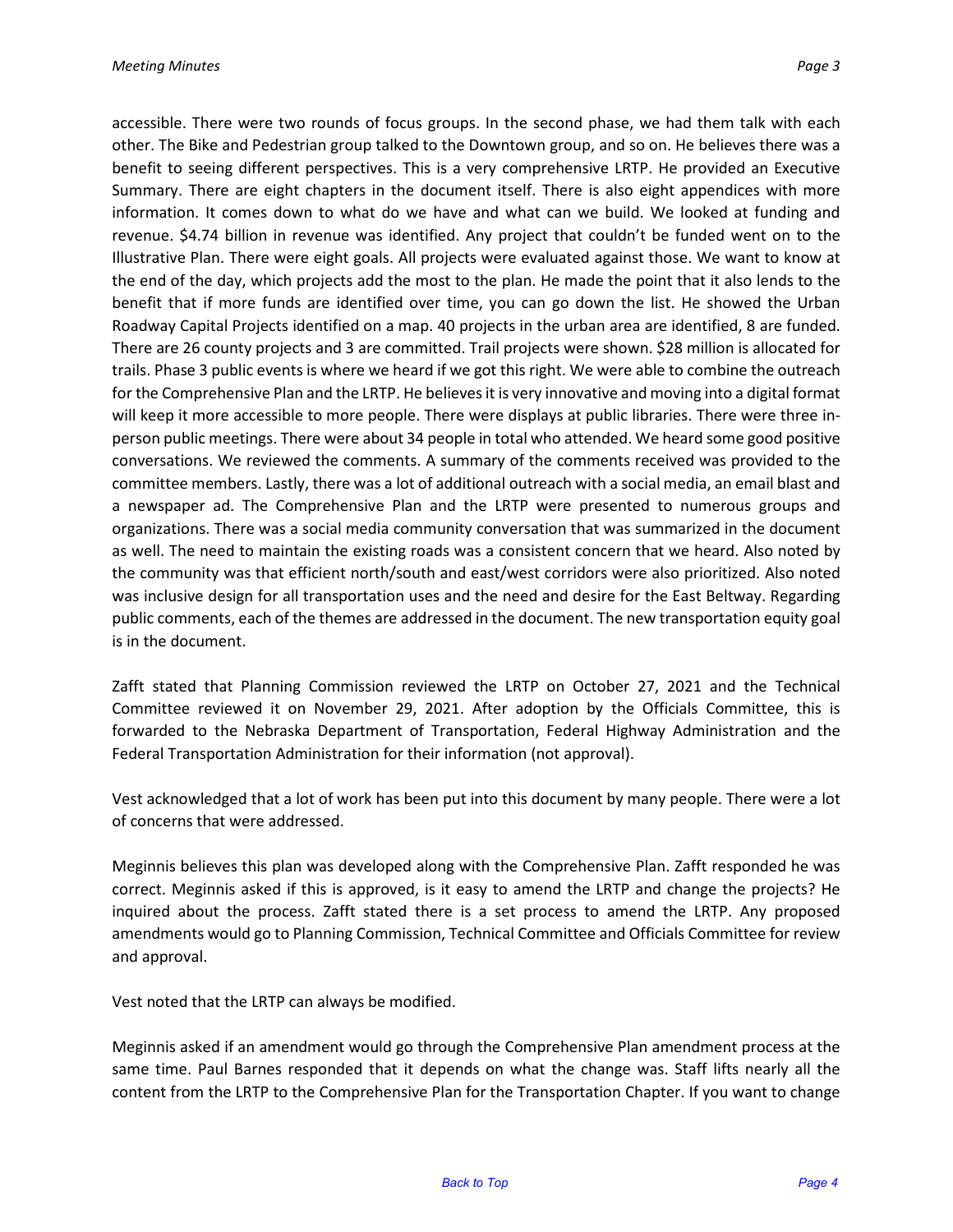the list of fiscally constrained projects, it is just the LRTP. Something that affects a program or such would most likely affect the Comprehensive Plan.

Vest wondered about modifying the Transportation Improvement Program (TIP). Barnes stated that those would typically go with the Capital Improvement Program (CIP), but amendments to the TIP would come before Officials Committee.

Meginnis just wanted to be a little more agile. Barnes stated that hopefully with funds that are coming from the federal government, there could be amendments to do more projects.

Meginnis believes the plan is to go down the list of projects. Barnes agreed. Vest added that if the plan changes, the list can change.

### **ACTION:**

Mayor Gaylor Baird moved approval of the 2050 Long Range Transportation Plan, seconded by Ward and carried 6-0: Mayor Gaylor Baird, Huff, Meginnis, Schorr, Vest and Ward voting 'yes'.

#### **OTHER:**

Meginnis moved adjournment, seconded by Mayor Gaylor Baird and carried 6-0: Mayor Gaylor Baird, Huff, Meginnis, Schorr, Vest and Ward voting 'yes'.

There being no further business, the meeting was adjourned at 3:30 p.m.

*https://linclanc.sharepoint.com/sites/PlanningDept-MPO/Shared Documents/MPO/Officials Committee/Minutes/2021-2022/121521.docx*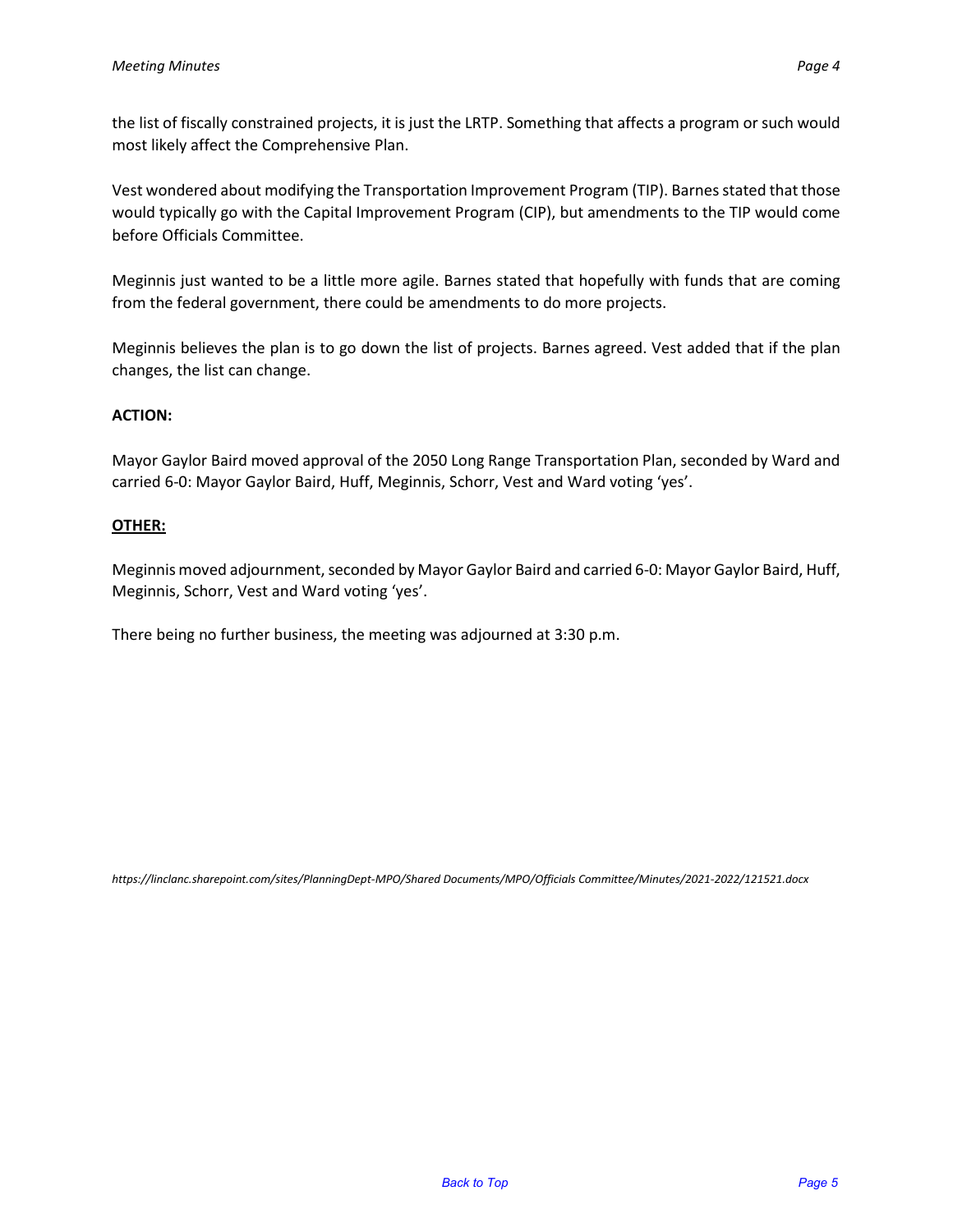#### <span id="page-5-0"></span>**Officials Committee Agenda Summary Agenda Item No. 2 Agenda Item No. 2 Agenda Item No. 2**

#### **ISSUE**

VOTE: Election of the Officials Committee Officers

#### **BACKGROUND**

The Chair and Vice-Chair serve as the officers of the Officials Committee for the Lincoln Metropolitan Planning Organization (MPO). Article II of the Officials Committee bylaws specifies that the Chair and Vice-Chair shall be elected annually from the members of the Officials Committee with one officer position filled by a representative from the City of Lincoln and one officer position filled by a representative from Lancaster County.

#### **BUDGET CONSIDERATIONS**

None.

#### **COMMITTEE ACTION**

None.

#### **RECOMMENDATION**

Nominate and elect the Officials Committee Officers.

#### **STAFF CONTACT**

David Cary Paul Barnes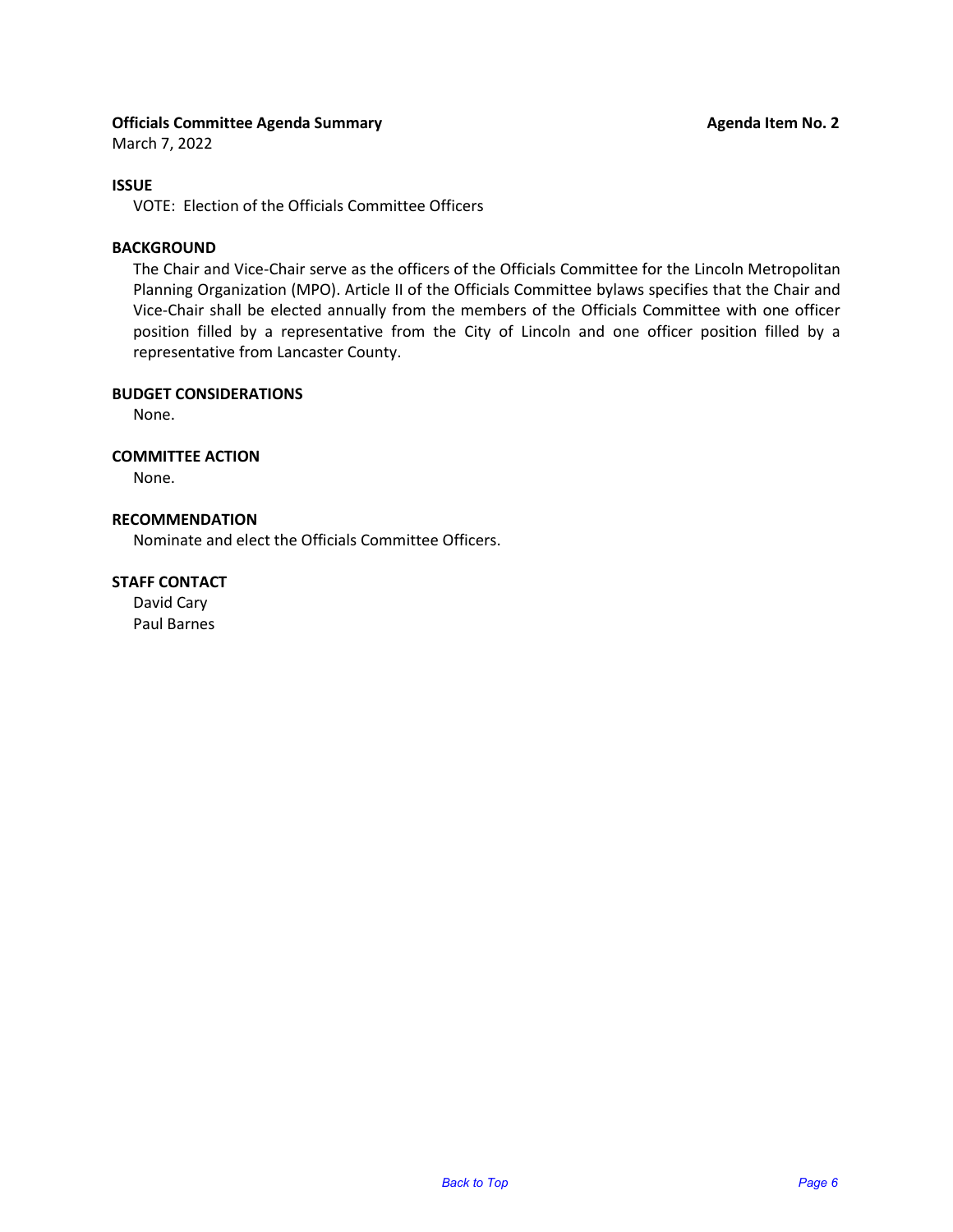#### <span id="page-6-0"></span>**Officials Committee Agenda Summary Agenta Item No. 3 Agenda Item No. 3**

March 7, 2022

#### **ISSUE**

VOTE: Revision (Amendment No. 3) to the FY 2022-2025 Transportation Improvement Program

#### **BACKGROUND**

The Transportation Improvement Program (TIP) is the region's short-range program, identifying projects to receive federal funds and projects of regional significance to be implemented over the next four year period. The Lincoln Metropolitan Planning Organization (MPO) amends the TIP to accommodate changes to projects in the TIP. Th[e FY 2022-2025 TIP](https://www.lincoln.ne.gov/City/Departments/Planning-Department/MPO/TIP) was adopted by the MPO Officials Committee on May 17, 2021.

The proposed Amendment No. 3 to the FY 2022-2025 TIP includes the following revision:

• Nebraska Department of Transportation, I-80, Milford to Lincoln: Remove the project. This project is being removed from the MPO Transportation Improvement Program (TIP) because the project limits have been reduced, and the modified project limits are located outside of Lancaster County.

Details of the above revision are available for review on the Internet at:

[https://www.lincoln.ne.gov/files/sharedassets/public/planning/mpo/tip/2022-2025/proposed](https://www.lincoln.ne.gov/files/sharedassets/public/planning/mpo/tip/2022-2025/proposed-amendment-no.-3.pdf)[amendment-no.-3.pdf.](https://www.lincoln.ne.gov/files/sharedassets/public/planning/mpo/tip/2022-2025/proposed-amendment-no.-3.pdf)

#### **BUDGET CONSIDERATIONS**

None.

#### **COMMITTEE ACTION**

The Technical Committee recommended approval of the proposed Amendment No. 3 on January 31, 2022.

#### **RECOMMENDATION**

Approve Amendment No. 3 to the FY 2022-2025 Transportation Improvement Program.

#### **STAFF CONTACT**

Paul Barnes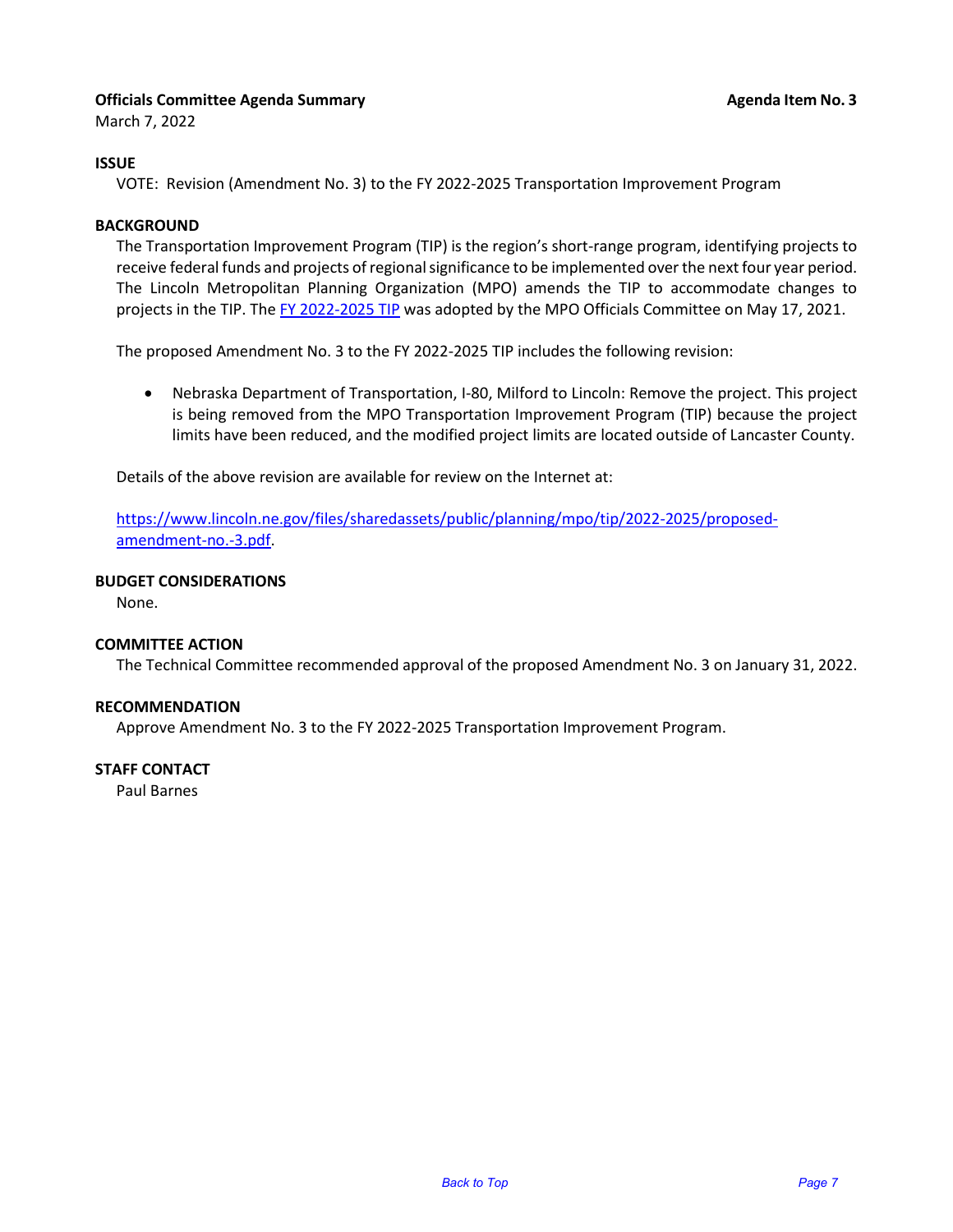# **Lincoln Metropolitan Planning Organization**



County-City Building 555 S. 10<sup>th</sup> Street, Suite 213 Lincoln, Nebraska 68508 (402) 441-7491

# **Lincoln MPO Resolution: 2022-1 FOR THE PURPOSE OF ADOPTING THE TRANSPORTATION IMPROVEMENT PROGRAM AMENDMENT**

**WHEREAS,** the Lincoln Metropolitan Planning Organization (Lincoln MPO) is the designated Metropolitan Planning Organization (MPO) responsible for undertaking the transportation planning process for the Lincoln Metropolitan Transportation Management Area (TMA), in accordance with 23 U.S.C. 134, 49 U.S.C. 5303, and 23 CFR Part 450; and

**WHEREAS,** the Lincoln MPO, pursuant to 23 CFR 450.326, adopted on May 17, 2021 a Transportation Improvement Program (TIP) for federal Fiscal Years (FY) 2022 through 2025; and

**WHEREAS,** the Lincoln MPO has prepared an amendment to the MPO FY 2022-2025 TIP that removes one Nebraska Department of Transportation project as identified in Exhibit A; and

**WHEREAS,** the project included in the amendment is consistent with the currently adopted MPO Long Range Transportation Plan, *2050 Long Range Transportation Plan*; and

**WHEREAS,** the amendment has been reviewed and recommended for adoption by the Technical Committee of the MPO, and now requires adoption from the Officials Committee of the MPO.

**NOW, THEREFORE, BE IT RESOLVED** that the Lincoln Metropolitan Planning Organization Officials Committee adopts the amendment to the MPO FY 2022-2025 Transportation Improvement Program as shown in Exhibit A, attached hereto.

Approved by a vote of the MPO Officials Committee and signed this 7<sup>th</sup> day of March, 2022.

Lincoln MPO Officials Committee Chair

\_\_\_\_\_\_\_\_\_\_\_\_\_\_\_\_\_\_\_\_\_\_\_\_\_\_\_\_\_\_

\_\_\_\_\_\_\_\_\_\_\_\_\_\_\_\_\_\_\_\_\_\_\_\_\_\_\_\_\_\_

ATTEST

David Cary, Planning Director and MPO Administrator Lincoln MPO Officials Committee Secretary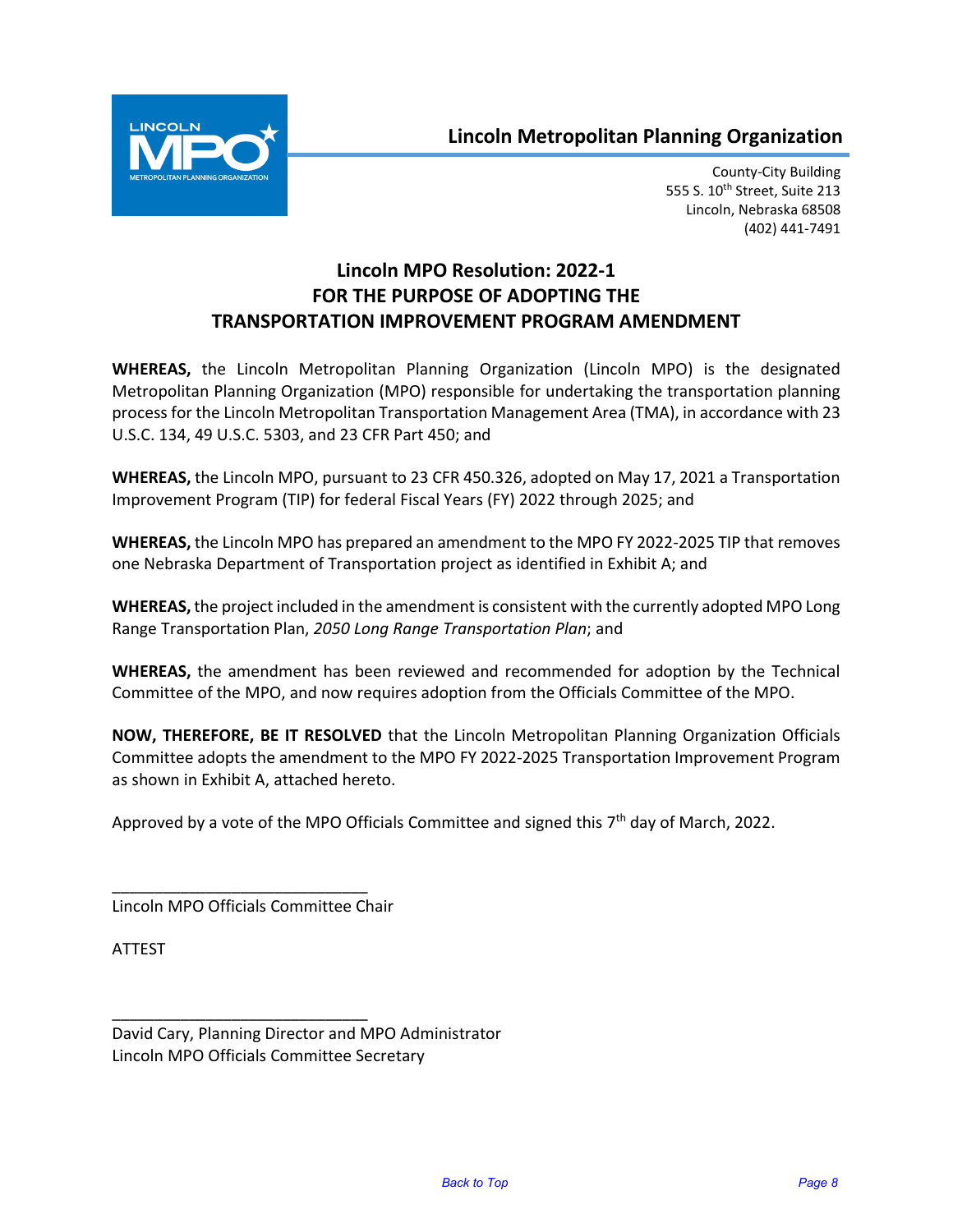# **Exhibit A, page 1 of 1**

| 2022-2025 LINCOLN CITY/LANCASTER COUNTY, NEBRASKA |                                                                                                                                                                                                                                                                                                                                                                                                                                                                                                                                                                                                                                                    |                                                             | State of Nebraska                                                     |                                                             |                                                             |                                                             |                       |                                                                       |
|---------------------------------------------------|----------------------------------------------------------------------------------------------------------------------------------------------------------------------------------------------------------------------------------------------------------------------------------------------------------------------------------------------------------------------------------------------------------------------------------------------------------------------------------------------------------------------------------------------------------------------------------------------------------------------------------------------------|-------------------------------------------------------------|-----------------------------------------------------------------------|-------------------------------------------------------------|-------------------------------------------------------------|-------------------------------------------------------------|-----------------------|-----------------------------------------------------------------------|
| <b>TRANSPORTATION IMPROVEMENT PROGRAM</b>         |                                                                                                                                                                                                                                                                                                                                                                                                                                                                                                                                                                                                                                                    |                                                             | <b>Department of Transportation</b><br><b>DIVISION:</b>               |                                                             |                                                             |                                                             |                       |                                                                       |
|                                                   | <b>PROJ NO PROJECT</b>                                                                                                                                                                                                                                                                                                                                                                                                                                                                                                                                                                                                                             |                                                             | PROGRAMMED EXPENDITURES & FUNDING SOURCES (FS) (000's)                |                                                             |                                                             |                                                             |                       |                                                                       |
| (Map)                                             | (Location)<br>(Distance)                                                                                                                                                                                                                                                                                                                                                                                                                                                                                                                                                                                                                           |                                                             | <b>PRIORITY PROJECTS</b>                                              |                                                             |                                                             |                                                             |                       |                                                                       |
|                                                   | (Improvement Description)                                                                                                                                                                                                                                                                                                                                                                                                                                                                                                                                                                                                                          | <b>PRIOR FISCAL</b>                                         |                                                                       |                                                             |                                                             |                                                             | COST<br><b>BEYOND</b> | <b>TOTAL</b><br>PROJECT                                               |
|                                                   | (Control Number)<br>(Project Number) (Work Phase)                                                                                                                                                                                                                                                                                                                                                                                                                                                                                                                                                                                                  | YEARS FS                                                    | 2021-22 FS                                                            | 2022-23 FS                                                  | 2023-24 FS                                                  | 2024-25 FS                                                  | PROGRAM               | COSTS                                                                 |
| 13<br>Amend<br>(Remove)                           | $I-80$<br>13.4 Miles<br>Const/CE<br>Const/CE<br>Milford - Lincoln<br>Begin 381.70 - End 394.84 (I80) and Begin 0.37 - End 0.67 (L80H)<br>Mill, Resurf., Br. Repair                                                                                                                                                                                                                                                                                                                                                                                                                                                                                 |                                                             | 1,183.0 NE<br>10,647.0 NH                                             |                                                             |                                                             |                                                             |                       |                                                                       |
|                                                   | C.N. 13359<br>NH-80-8(161)<br><b>TOTAL</b>                                                                                                                                                                                                                                                                                                                                                                                                                                                                                                                                                                                                         | 0.0                                                         | 11,830.0                                                              | 0.0                                                         | 0.0                                                         | 0.0                                                         | 0.0                   | 11,830.0                                                              |
|                                                   | Amendment Description: This project is being removed from the MPO<br>Transportation Improvement Program (TIP) because the project limits have been<br>reduced, and the modified project limits are located outside of Lancaster County.<br>The Nebraska Department of Transportation (NDOT) will be adding this project to<br>the Nebraska Statewide Transportation Improvement Program (STIP) for FY 2022-<br>2025 through STIP Amendment No. 3. Below are the changes to the location and<br>project limits.<br>- Location: Milford to Pleasant Dale<br>- Project Limits: Begin 381.70 - End 387.54<br>New V Deleted Schedule Budget Scope Other |                                                             |                                                                       |                                                             |                                                             |                                                             |                       |                                                                       |
|                                                   |                                                                                                                                                                                                                                                                                                                                                                                                                                                                                                                                                                                                                                                    |                                                             |                                                                       |                                                             |                                                             |                                                             |                       |                                                                       |
|                                                   | <b>FUNDING SUMMARY</b><br><b>FEDERAL FUNDS</b><br>DPU (Federal Discretionary Funds)<br>HS (HSIP - Highway Safety Improvement Program)<br>IM (Interstate Maintenance)<br>LC (LCLC - STP-Urbanized Areas > 200,000 (Lincoln))<br>NH (NHPP - National Highway Performance Program)<br>RZ (Railroad - Hwy Crossing - Hazardous Funds)<br>STP (STP-Flexible)<br>TAP (STP - Block Grant set aside)<br>SUB-TOTAL FEDERAL FUNDING:                                                                                                                                                                                                                         | 0.0<br>0.0<br>0.0<br>0.0<br>0.0<br>0.0<br>0.0<br>0.0<br>0.0 | 0.0<br>0.0<br>0.0<br>0.0<br>10.647.0<br>0.0<br>0.0<br>0.0<br>10,647.0 | 0.0<br>0.0<br>0.0<br>0.0<br>0.0<br>0.0<br>0.0<br>0.0<br>0.0 | 0.0<br>0.0<br>0.0<br>0.0<br>0.0<br>0.0<br>0.0<br>0.0<br>0.0 | 0.0<br>0.0<br>0.0<br>0.0<br>0.0<br>0.0<br>0.0<br>0.0<br>0.0 | 0.0                   | 0.0<br>0.0<br>0.0<br>0.0<br>10,647.0<br>0.0<br>0.0<br>0.0<br>10,647.0 |
|                                                   |                                                                                                                                                                                                                                                                                                                                                                                                                                                                                                                                                                                                                                                    |                                                             |                                                                       |                                                             |                                                             |                                                             |                       |                                                                       |
|                                                   | <b>STATE FUNDS</b><br>NE (State Revenue / Aids)<br>STP-AC (NE) (State Revenue / Aids (Advanced Construction))<br>TM (State Train/Mile Tax)<br><b>SUB-TOTAL STATE FUNDING:</b>                                                                                                                                                                                                                                                                                                                                                                                                                                                                      | 0.0<br>0.0<br>0.0<br>0.0                                    | 1.183.0<br>0.0<br>0.0<br>1,183.0                                      | 0.0<br>0.0<br>0.0<br>0.0                                    | 0.0<br>0.0<br>0.0<br>0.0                                    | 0.0<br>0.0<br>0.0<br>0.0                                    | 0.0                   | 1,183.0<br>0.0<br>0.0<br>1,183.0                                      |
|                                                   |                                                                                                                                                                                                                                                                                                                                                                                                                                                                                                                                                                                                                                                    |                                                             |                                                                       |                                                             |                                                             |                                                             |                       |                                                                       |
|                                                   | <b>LOCAL FUNDS</b><br>CO (Lancaster County)<br>LN (City of Lincoln, Funds Committed prior to LSB Agreement)<br>LN1 (City of Lincoln, Based upon the LSB Agreement)<br>LN2 (RTSD, Based upon the LSB Agreement)<br>OTH (Dial Realty Corp.)<br>AC - Advance Construction                                                                                                                                                                                                                                                                                                                                                                             | 0.0<br>0.0<br>0.0<br>0.0<br>0.0                             | 0.0<br>0.0<br>0.0<br>0.0<br>0.0                                       | 0.0<br>0.0<br>0.0<br>0.0<br>0.0                             | 0.0<br>0.0<br>0.0<br>0.0<br>0.0                             | 0.0<br>0.0<br>0.0<br>0.0<br>0.0                             |                       | 0.0<br>0.0<br>0.0<br>0.0<br>0.0                                       |
|                                                   | SUB-TOTAL LOCAL FUNDING                                                                                                                                                                                                                                                                                                                                                                                                                                                                                                                                                                                                                            | 0.0                                                         | 0.0                                                                   | 0.0                                                         | 0.0                                                         | 0.0                                                         | 0.0                   | 0.0                                                                   |
|                                                   | <b>TOTAL</b>                                                                                                                                                                                                                                                                                                                                                                                                                                                                                                                                                                                                                                       | 0.0                                                         | 11,830.0                                                              | 0.0                                                         | 0.0                                                         | 0.0                                                         | 0.0                   | 11,830.0                                                              |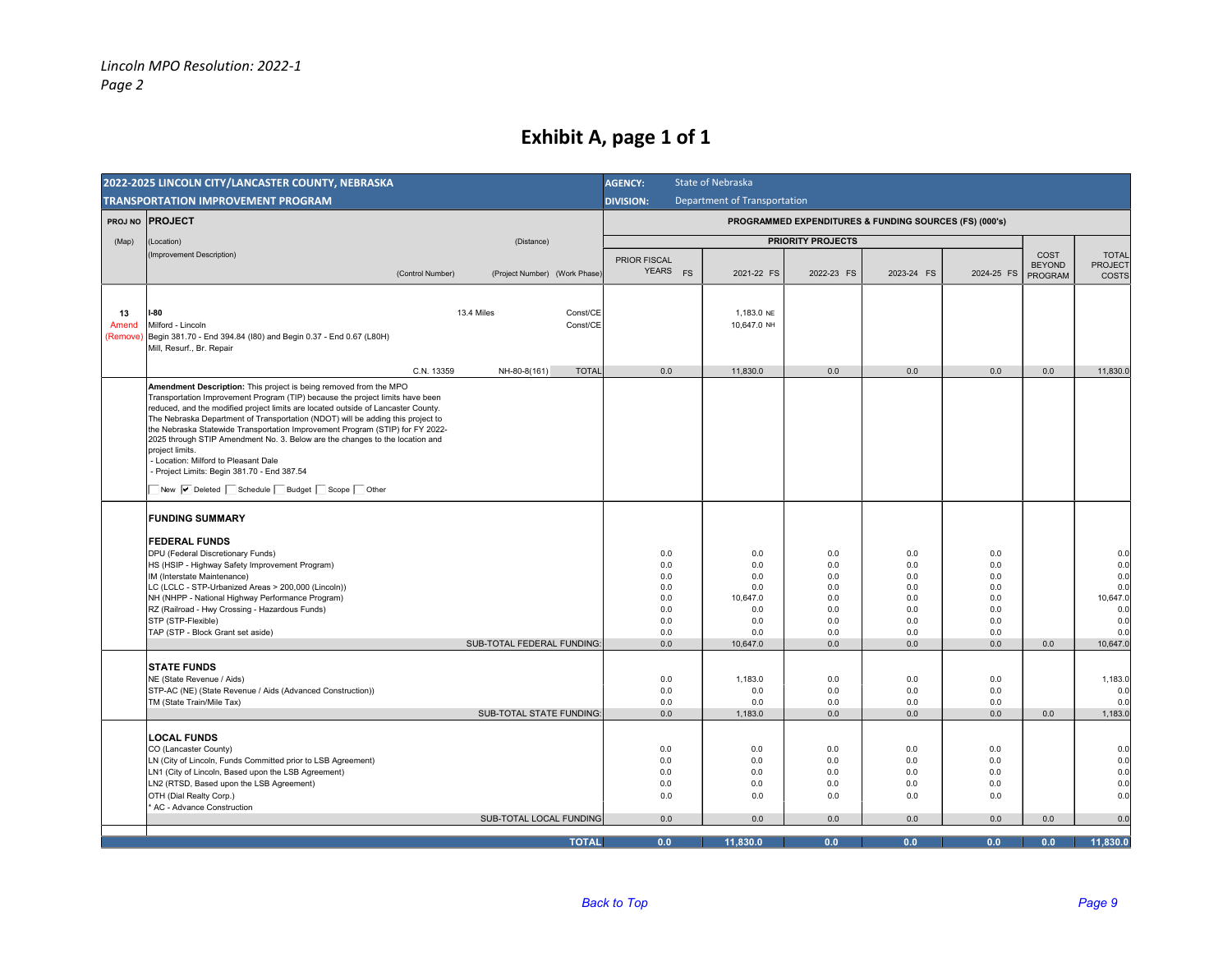#### <span id="page-9-0"></span>**Officials Committee Agenda Summary Agent Agent Agenda Item No. 4 Agenda Item No. 4**

March 7, 2022

#### **ISSUE**

REPORT: Development of and review schedule for FY 2023-2026 Transportation Improvement Program

#### **BACKGROUND**

The Transportation Improvement Program (TIP) is the region's short-range program, identifying projects to receive federal funds and projects of regional significance to be implemented over the next four year period. The current TIP of the Lincoln Metropolitan Planning Organization (MPO) is the [FY 2022-2025 TIP,](https://www.lincoln.ne.gov/City/Departments/Planning-Department/MPO/TIP) which was adopted by the MPO Officials Committee on May 17, 2021.

In Nebraska, metropolitan planning organizations are required to update their TIPs annually to add projects, reflect changes to current projects such as adjustments to project cost, and make administrative changes. The Lincoln MPO will be developing and adopting a TIP for FY 2023-2026. Enclosed is the development and review schedule for the Lincoln MPO FY 2023-2026 TIP.

Lincoln MPO staff will provide a report on the FY 2023-2026 TIP schedule at the March Officials Committee meeting.

**BUDGET CONSIDERATIONS**

None.

**COMMITTEE ACTION** None.

**RECOMMENDATION** None. Information only.

**STAFF CONTACT**

Paul Barnes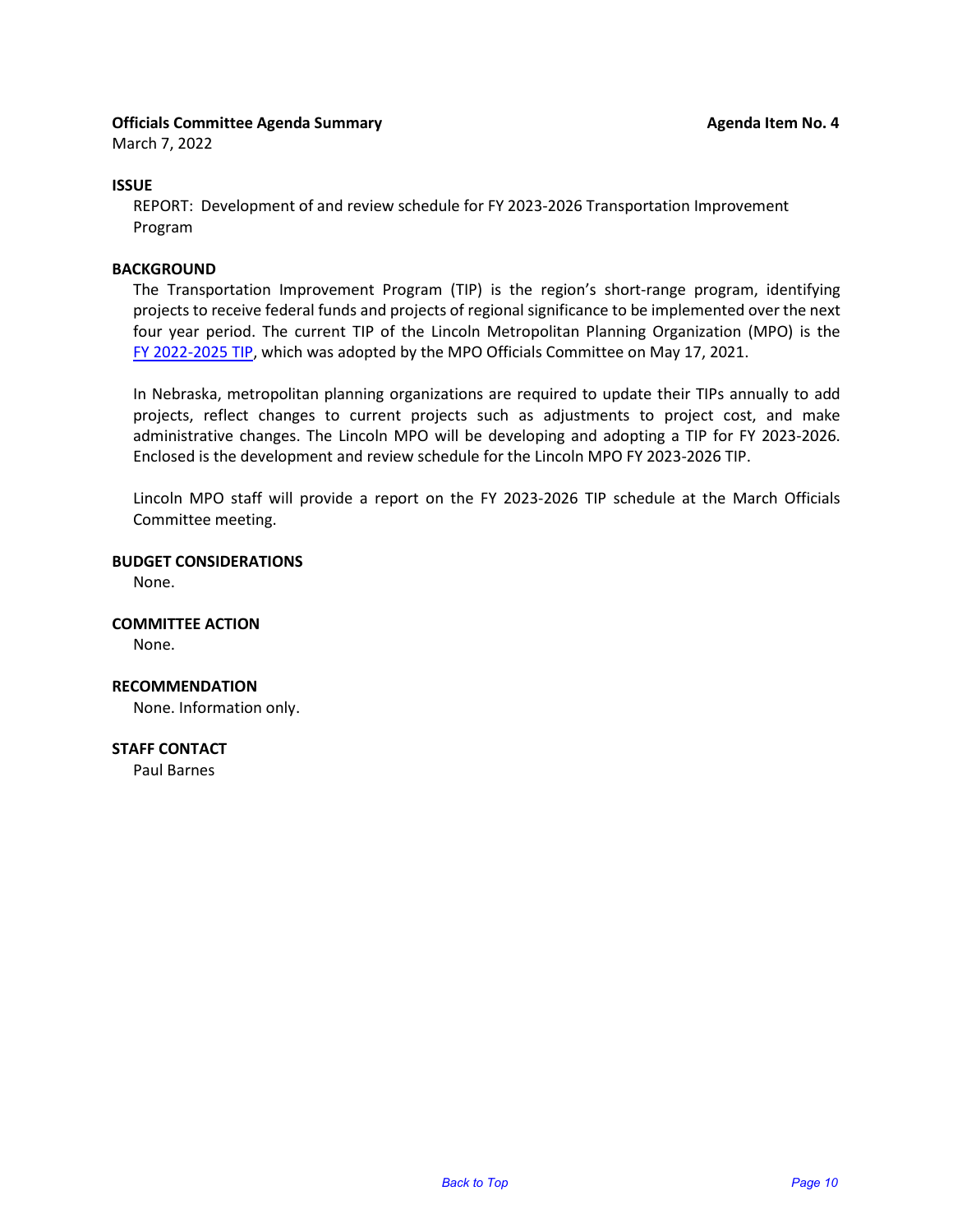# **Lincoln MPO Transportation Improvement Program**

Working Schedule for the FY 2023-26 Program

| <b>Date</b>                 | <b>Task</b>                                                                                                                                                                       |
|-----------------------------|-----------------------------------------------------------------------------------------------------------------------------------------------------------------------------------|
| December 13                 | MPO sets schedule and requests input for TIP report                                                                                                                               |
| January 17                  | Agencies submit draft TIP project data to MPO                                                                                                                                     |
| January 18-28               | MPO compiles agency review of draft TIP                                                                                                                                           |
| February 3                  | MPO Project Selection and Coordination Committee* reviews and<br>coordinates proposed TIP projects and resolves programming conflicts                                             |
| February 11                 | MPO Project Selection and Coordination Committee (follow up if<br>needed)                                                                                                         |
| February 14-24              | Draft TIP is finalized for public review (MPO staff works with individual<br>agencies to finalize input)                                                                          |
| February 25                 | Technical Committee draft TIP printed & posted for interagency review                                                                                                             |
| March <sub>3</sub>          | MPO Project Selection and Coordination Committee finalizes the<br>proposed TIP and forward to Technical Committee for review/action<br>and Planning Commission for public hearing |
| April 13                    | Planning Commission briefing on the proposed TIP                                                                                                                                  |
| April 14                    | MPO Technical Committee Finalizes Draft TIP and forward to the MPO<br><b>Officials Committee for Review/Adoption</b>                                                              |
| April 18                    | Technical Committee findings documented for Officials Committee                                                                                                                   |
| April 27                    | Planning Commission holds a Public Hearing on the TIP                                                                                                                             |
| April 28-May 4              | TIP public review documented for Officials Committee                                                                                                                              |
| <b>May 12</b>               | <b>Officials Committee Reviews/Adopts TIP</b>                                                                                                                                     |
| May $-3$ <sup>rd</sup> week | TIP sent to NDOT to be included in STIP                                                                                                                                           |
| August                      | NDOT public comment period for TIP/STIP                                                                                                                                           |
| September                   | TIP/STIP submitted to FTA/FHWA                                                                                                                                                    |

\* This committee is also known as the MPO Programming and Funding Committee (a subcommittee to the MPO Technical Committee) as specified in the Lincoln MPO Management Plan.

*January 18, 2022*

https://linclanc.sharepoint.com/sites/PlanningDept-MPO/Shared Documents/MPO/TIP/TIP Schedule\_2023-26 (3).docx